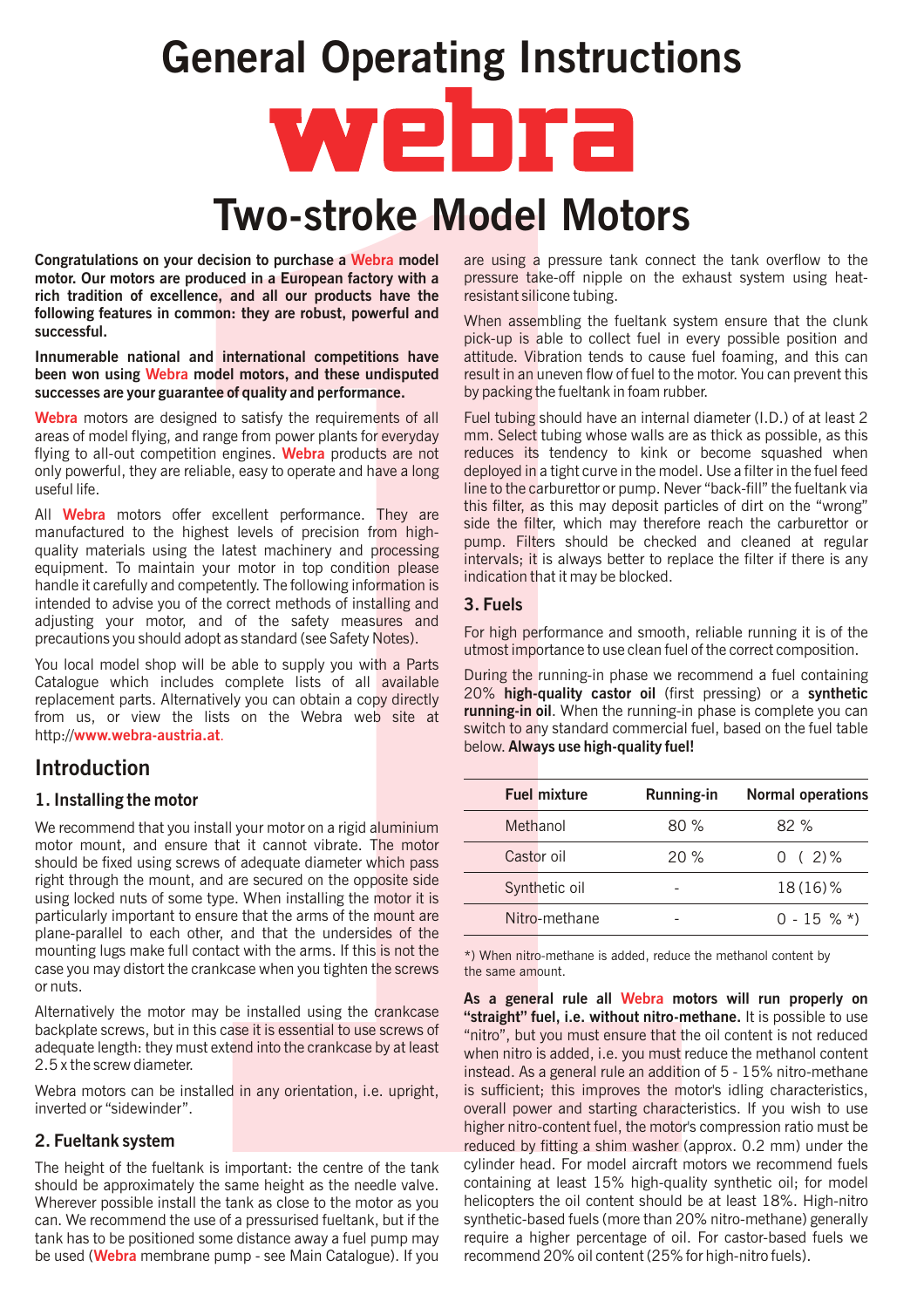# 4. Silencers / tuned pipes

Webra offers matching silencer systems for all its motors. In our main catalogue you will find the correct type for your motor and model, and your local model shop should be able to show them to you. Please note that a silencer which is too small or is unsuitable in some other respect may reduce the motor's performance and might even cause damage to it.

Silencers and exhaust manifolds are attached to the motor by means of screws or studs (don't forget the gasket). Make sure these parts are properly seated and tightly fixed, as model motors are subject to extreme temperature fluctuations which tend to loosen attached components. In any case it is good practice to check all screwed joints and other connections involving the motor at regular intervals.

If you are using a tuned pipe please refer to the table printed alongside which states the approximate pipe lengths required.

The graph shows the appropriate tuned pipe lengths for various rotational speeds. Of course, the stated figures are only a guideline, as the optimum length also varies according to the type of pipe and the operating temperature. It is worthwhile experimenting with the pipe length in a series of flight-tests, as this is the only way to establish the length at which a significant power increase becomes noticeable. It is important to know that too short a pipe can damage the motor as well as produce unsatisfactory running characteristics.

# 5. Propeller

The correct choice of propeller is very important if you wish to exploit the full performance of which the motor is capable. The main catalogue states the recommended propeller sizes for each motor type.

**Caution!** All propellers must be balanced carefully before they are fitted to the motor. Unbalanced propellers generate vibration which can result in damage to motor and model, and even personal injury. Be sure to read the instructions supplied with the propeller.

# 6. Glowplug

Selecting a glowplug with the correct heat rating is of similar importance, as the motor will only run smoothly at all speed ranges if an appropriate plug is in use. The basic rule is to choose a plug to suit the type of fuel and the motor's actual speed range. Low rotational speeds and low-nitro fuels require a hotter glowplug, whereas high-nitro fuels call for a colder plug. However, the only reliable way to find the correct heat rating for your application and conditions is to try out different types under practical conditions. The following Webra glowplugs are available from any good model shop:

| <b>Order No. Heat rating</b> |           | <b>Application</b>                                                                    |
|------------------------------|-----------|---------------------------------------------------------------------------------------|
| 4302                         |           | hot (short-reach) for small motors only                                               |
| 4303                         | medium    | all-purpose glowplug for 3-20 cc motors                                               |
| 4304                         | hot       | for 10 - 20 cc motors (low-nitro fuel)                                                |
| 4306                         | extra-hot | for four-strokes and two-strokes<br>running at low speed (straight or low-nitro fuel) |
| 4307                         | cold      | for all speeds and high-nitro fuels                                                   |

# 7. Care and maintenance

Your model motor is a precision-made product and therefore requires a certain minimum level of care and maintenance. Please note the following points.



### We recommend that you:

• install a fuel filter between fueltank and motor to prevent particles of dirt entering the carburettor system.

- keep fuel containers clean and properly sealed at all times
- drain the fueltank completely at the end of the day's flying.

• allow your motor to run itself dry at the end of the day's flying session to avoid or minimise corrosion effects inside the motor. This is done by allowing the motor to run at normal operating temperature, then cutting off the fuel supply (pull off the fuel feed line or close the cut-off valve). The motor then burns all the remaining fuel completely, thereby removing residues from the motor. Leave the fuel supply line disconnected until the next day's flying.

 $\bullet$  fit an air filter over the air intake to prevent foreign bodies entering the carburettor.

• keep the exhaust system clean. The operational cycle of twostroke motors dictates that they suck in additional air through the exhaust port (silencer). It is therefore advisable to check your exhaust system regularly for exhaust residues, oil deposits and foreign bodies which could be ingested by the motor, and remove anything you find. To ensure long-term freedom from motor damage you may even have to replace the exhaust occasionally.

ensure that no unburned fuel residues are allowed to enter the motor via the exhaust system. These residues are acidic and will lead to corrosion.

• clean the motor carefully and thoroughly if foreign bodies enter it (e.g. after a crash): carefully remove the cylinder head and crankcase backplate and wash the motor out thoroughly with fresh fuel. Clean all the parts, then lubricate them with nonacidic oil before re-assembly. If the motor is damaged send it to your local Webra Service Centre.

do not dismantle the motor unnecessarily (please read the Guarantee Conditions);

• check the motor for damage and wear before laying it up for an extended period; clean it carefully and preserve it with nonacidic oil.

• store the model, with the motor installed, in a dry room with low humidity. The exhaust system and fueltank should be free of fuel residues.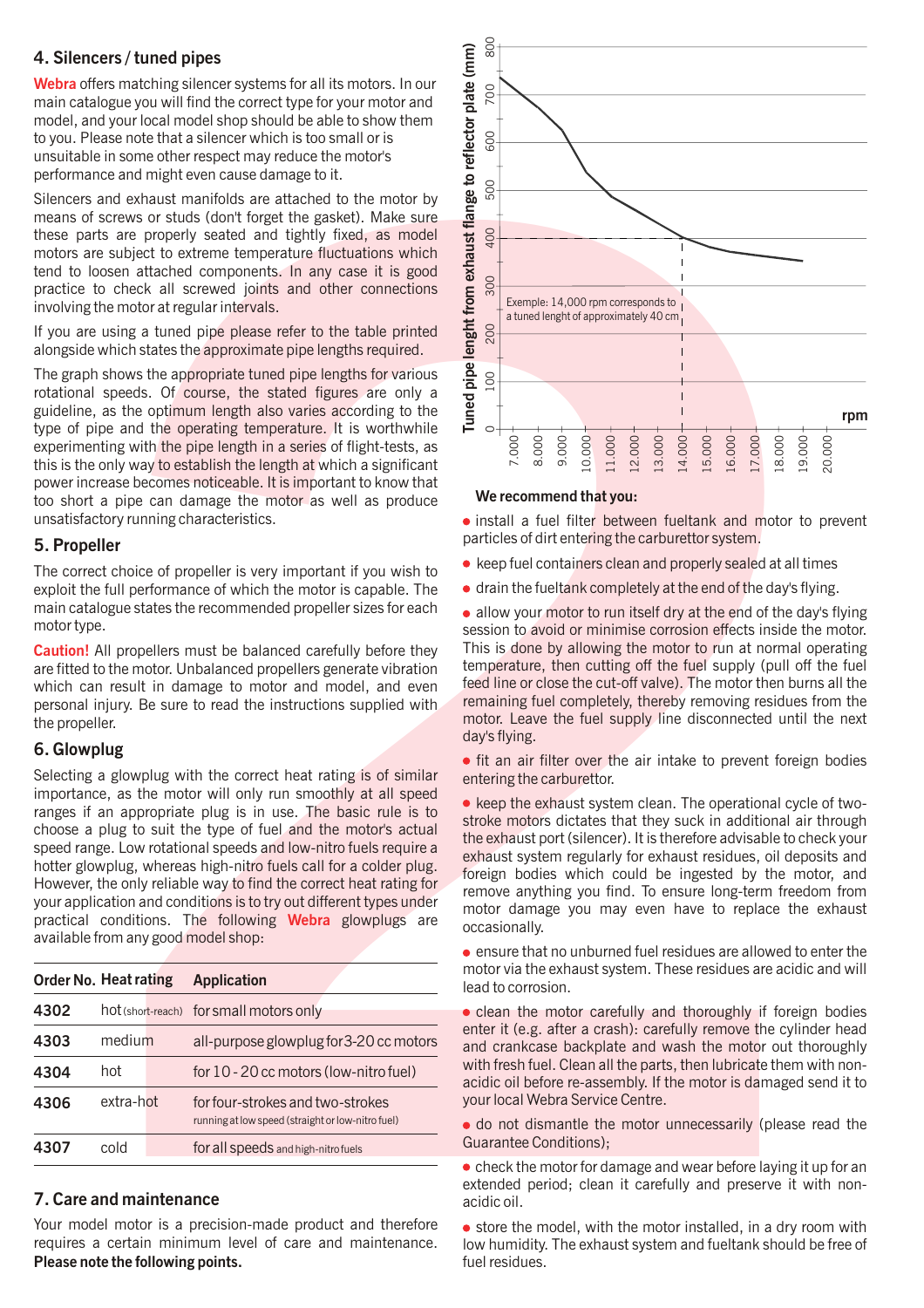# Running-in

combination fitted to your motor. Basically Webra manufactures two types of system:

Important: model motors with unringed pistons (ABC, ABN) must never be turned over slowly without sufficient lubrication. This type of construction causes the piston to be<br>a very tight fit at the top of its stroke (TDC): this is necessary<br>model thing it fairly gontly at first, varying the cood between

ABC = abbreviation of ALUMINIUM -BRASS - CHROMIUM:<br>a non-ringed aluminium piston is machined to a precision fit<br> seal at the top of the stroke, guaranteeing greater power. The cylinder liner is relatively high compared to steel liners, and this minimises the tendency of the piston to tighten up (motor If your motor features a PROMIX or ULTRAMIX carburettor, it is "goes sick") if the mixture setting is slightly lean.

all GT versions of Webra motors are fitted with this needle (see Carburettor Instructions). combination of piston and liner. The cylinder liner is plated<br>
With nickel which undergoes a special process (tempering) for<br>
hovering flights, varying motor speed, constantly, Slowly

# Running-in motors for fixed-wing model aircraft the ideal setting slowly and gradually.

We recommend that you run-in your Webra motor using a The characteristic of a properly run-in motor is that its running<br>propeller of slightly larger diameter and lower pitch than you

or a synthetic running-in oil. Other types of fully synthetic lubricant should be avoided, as they may contain wear-reducing Caution: running a motor at maximum speed with too lean a additives which prolong the running-in period or even prevent mixture may cause damage to the motor. To avoid this always the bedding-in process occurring at all. **adjust the carburettor so that the mixture fed into the motor is** 

and turn the propeller over briskly in the correct direction of running (anti-clockwise as seen from the front). Adjust the **We strongly advise that you take the trouble to run-in your**<br>carburettor so that you can see an air gap about 2 - 3 mm wide **motor carefully, as the result will** in the throttle barrel. Unscrew the glowplug. Connect the

glowplug clip to a suitable battery (1.5 - 2 V), then connect the clip to the glowplug: the plug filament should now glow bright All the components of Webra motors are precision-made, with red. Screw the glowplug into the motor again and connect it to close-tolerance fits and specially finished surfaces. close-tolerance fits and specially finished surfaces. the battery. Close the high-speed needle, then open it by about 2<br>Nevertheless, every new motor requires a certain period of  $\overline{a}$  a full turns. The motor can now be Nevertheless, every new motor requires a certain period of  $\qquad 3$  full turns. The motor can now be started by "flicking" it, using running-in so that the surfaces of the sliding and rotating  $\qquad$  fast. powerful movements fast, powerful movements of your hand and arm; alternatively parts are able to bed themselves in. If you have relatively little use a suitable starter. When the motor starts, leave the glow clip experience with model power plants we recommend that you connected to the glowplug for about half a minute to allow the install the motor in a firmly anchored test-stand prior to motor to warm up, then disconnect it. The motor will be running running the motor in. very "rich" at this point; adjust the carburettor to the point where Before you commence the running-in process you should the motor is just breaking from a "four-stroke" (not firing every revolution) to a "two-stroke" (firing smoothly every revolution). ensure that you know the type of piston / cylinder Set the idle (see Carburettor Instructions) to a speed of around 4000 rpm.

a) Unringed piston, e.g. ABC, ABN (GT) The motor is now running rich, and should be operated for a total period of about 30 minutes in this condition, varying the b) Ringed piston, e.g. steel liner / ringed piston or AAR speed constantly over the full range available. Allow the motor to warm up to full operating temperature, otherwise it may suffer<br>premature wear or corrosion.

a very tight fit at the top of its stroke (TDC); this is necessary model, flying it fairly gently at first, varying the speed between so that the piston provides an optimum seal in the cylinder full throttle and idle Betwe so that the piston provides an optimum seal in the cylinder full-throttle and idle. Between flights **slowly** adjust the liner when the motor has reached its operating temperature. liner when the motor has reached its operating temperature, carburettor to obtain a leaner mixture, gradually working once the correct running-in procedure has been completed. towards the setting at which the motor generates full power.

in the cylinder liner. Its tapered shape produces an optimum<br>seal at the top of the stroke, guaranteeing greater power. The described for fixed-wing power plants, but please note one thermal expansion coefficient of the chrome-plated brass important point: the motor must never be run under no-load cylinder liner is relatively high compared to steel liners, and conditions whilst installed in the helicop

important to understand from the outset that the mid-range  $ABN =$  abbreviation of ALUMINIUM BRASS - NICKEL: needle (idle needle) also affects the setting of the high-speed

is the both stression in Franchise The material and the stression in the stression in the stression in the stression in the stression in the stression in the stression in the stression in the stression in the stression in hovering flights, varying motor speed constantly. Slowly high strength. A ringless aluminium piston is used, machined<br>to a precision fit in the cylinder liner. The characteristics of<br>the model fails to lift off because the carburetter is set to a precision fit in the cylinder liner. The characteristics of running. If the model fails to lift off because the carburettor is set<br>this combination are similar to those of ABC versions. too rich, screw in the mid-range needle in **small** increments. To  $AAR =$  abbreviation of ALUMINIUM ALUMINIUM - RING: establish the correct motor setting at the hover you need to in this case the piston and cylinder liner are both made of adjust the mid-range needle. Adjust the needle setting in small aluminium, but the cylinder liner is finished with a "Special increments until the motor runs smoothly (i.e. no coughing or Surface Coating". A rectangular-section piston ring is spluttering due to an over-rich or over-lean mixture). If motor responsible for sealing the combustion chamber. This speed is then too low for the hover, increase the throttle value at combination provides optimum heat dispersion, producing the transmitter. It is important to avoid setting the mixture too maximum possible performance and significantly improved lean using the mid-range needle in an attempt to increase motor durability compared to conventional piston/liner speed at the hover. The optimum setting of the high-speed combinations. **needle can only be made when flying the model under power at** full collective pitch. This means that you must initially approach

propeller of slightly larger diameter and lower pitch than you surfaces are perfectly bedded in, and this in turn reduces the would normally use, i.e. for flying a model (see main load on the bearings. The seal of a properly run-in piston and catalogue). Note that you may damage the motor by using a cylinder is perfect, increasing the induction volume and<br>propeller of excessive pitch or insufficient diameter. minimising compression losses = optimum power generation. Use a fuel containing 20% high-quality castor oil (first pressing) The motor's thermal sensitivity (tendency to overheat) is also a fully containing and in the containing in all. Other types of fully cynthetic reduced.

To start your motor squirt a few drops of fuel into the carburettor slightly richer than the optimum (see Carburettor and turn the propellar over brightly in the carrent direction of Instructions).

motor carefully, as the result will be maximum performance<br>combined with an extended useful life.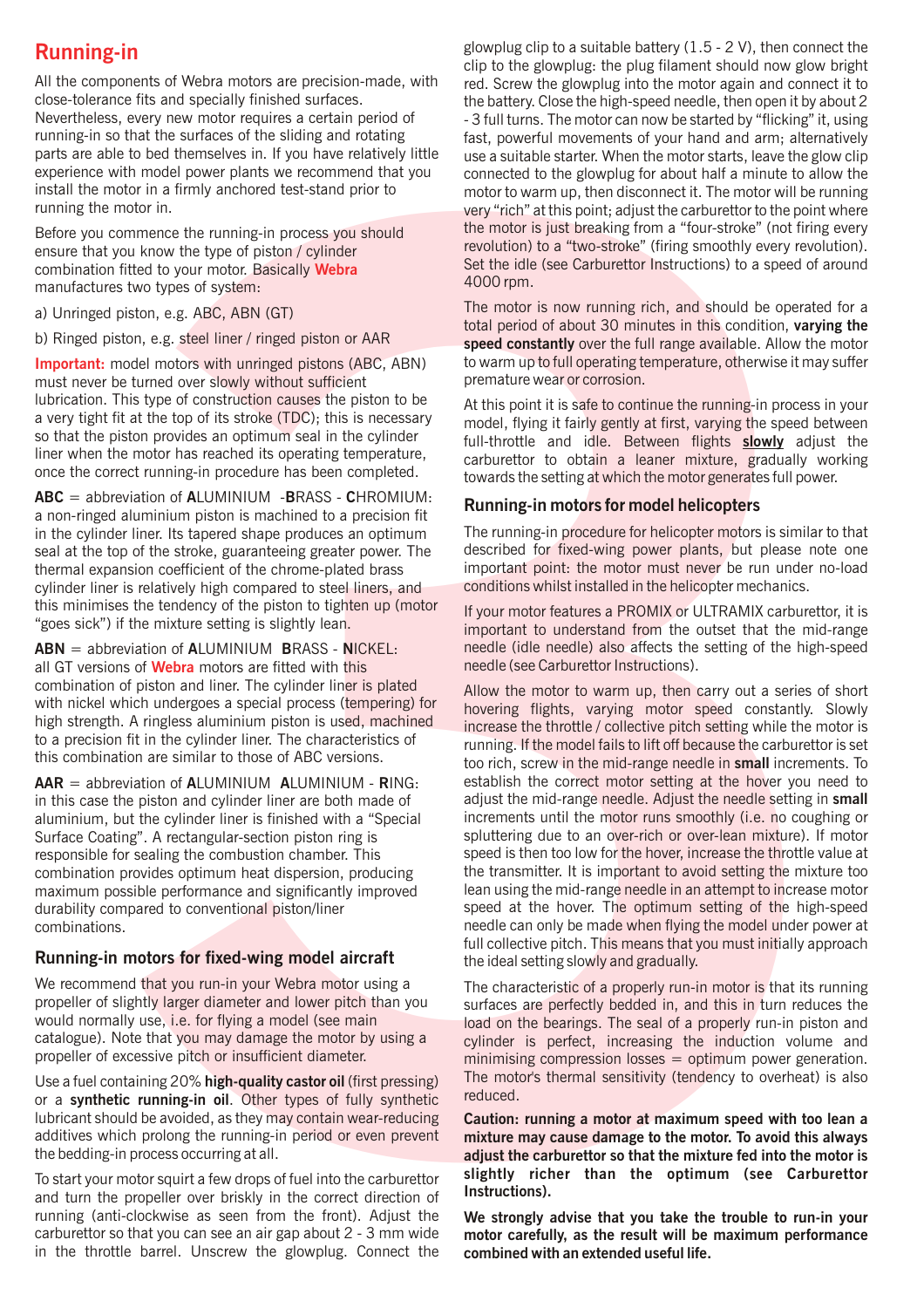# General notes on setting up: The matter was more than the control of the General notes on setting up:

adjust carburettor settings, so the following notes are intended exclusively with the carburettor fully open and the motor under adjust carburettor settings, so the following notes are intended exclusively with the carbure full load - in a model helicopter at full collective pitch and full<br>function and interest in the correct carburettor settings for your<br>throttle. It is not possible to set the optimum fuel quantity for a particular application. Please remember: all adjustments should be made in small increments.

a) If the motor constantly loses speed when returned to idle,

**Remedy:** screw in the idle needle/mid-range needle (max.  $\frac{1}{4}$  run at high speed under load. turn) and continue to adjust this setting until the motor idles at a

increase speed, then the mixture is too lean.

Too lean a setting is damaging for the motor and must be avoided at all costs!<br> **In particularly difficult cases you may find it advantageous to** 

However, different qualities of fuel will result in a need to re-<br>adjust carburator settings, so the following notes are intended exclusively with the carburettor fully open and the motor under smooth, reliable motor run unless the throttle is wide open.

attempt to correct this by screwing in the high-speed needle then the mixture is too rich. again. This can easily cause damage to the motor later when it is • Caution: If the motor is too rich in the mid-range, never

Much of the time helicopters are flown with mid-range throttle constant speed. settings, i.e. in the range  $\frac{1}{2}$  to  $\frac{3}{4}$ . However, you still need to be b) If the motor stops when you open the throttle, i.e. when you careful to avoid an excessively lean high-speed setting, because the carburettor may be fully opened for brief periods if you use a Remedy: unscrew the idle needle/mid-range needle slightly speed regulator (governor), even though you may move the stick until the transition is smooth and problem-free. in the opposite direction. In such cases too lean a setting of the high-speed needle can still cause damage to the motor.

> be able to fine-tune the high-speed needle when the model is in the air (mixture adjustment). The parts required for this are available from your model shop.

# Guarantee Conditions webra model motor

Webra Modellmotoren GmbH & Co. KG (Webra) guarantees that this model motor is free of material and manufacturing defects for one year from the date of purchase. This guarantee may be at variance with standard statutory requirements.

This guarantee only applies to model motors which are purchased new from Webra or the company's official distributors. The guarantee is invalid if:

- the motor is damaged due to failure to heed the operating instructions, the use of incorrect fuel, lubricant or other accessory, or incompetent handling or usage;
- it can be shown that unauthorised modifications have been carried out to the motor;
- mechanical damage or other defects are present which did not result from, or were not caused by, manufacturing defects;
- the damage is due to normal wear and tear;
- the motor has been repaired by any person or agency other than Webra or an authorised Webra Service Centre.

4Webra Montenando Real Proposition Control and Note that are the solution of the total modellmotion control and the solution of the solution of the solution of the solution of the solution of the solution of the solution If the Webra model motor exhibits a material or manufacturing defect within one year of purchase, it should be sent to a **Webra** Service Centre or an authorised **Webra** dealer. Transport costs must be paid in advance. Enclose with the motor your name and address together with the purchase receipt and a concise description of the fault, stating the fuel and accessories (silencer, glowplug etc.) used. **Webra r**eserves the right to provide a replacement for the defective product or repair it at no charge. If a repair is carried out or a replacement is provided, Webra guarantees the product for the residual period of the original guarantee. Webra's liability and your rights under this guarantee are strictly limited to the repair or replacement of the defective product.

No guarantee claims beyond these conditions, neither explicit nor implicit, will be considered. Webra does not accept liability for accidental damage, consequent or other damage, costs or expenditure, with the exception of the repair or replacement service described above. Your statutory rights are not affected by these conditions.

> A-2551 Enzesfeld, Eichengasse 9 Austria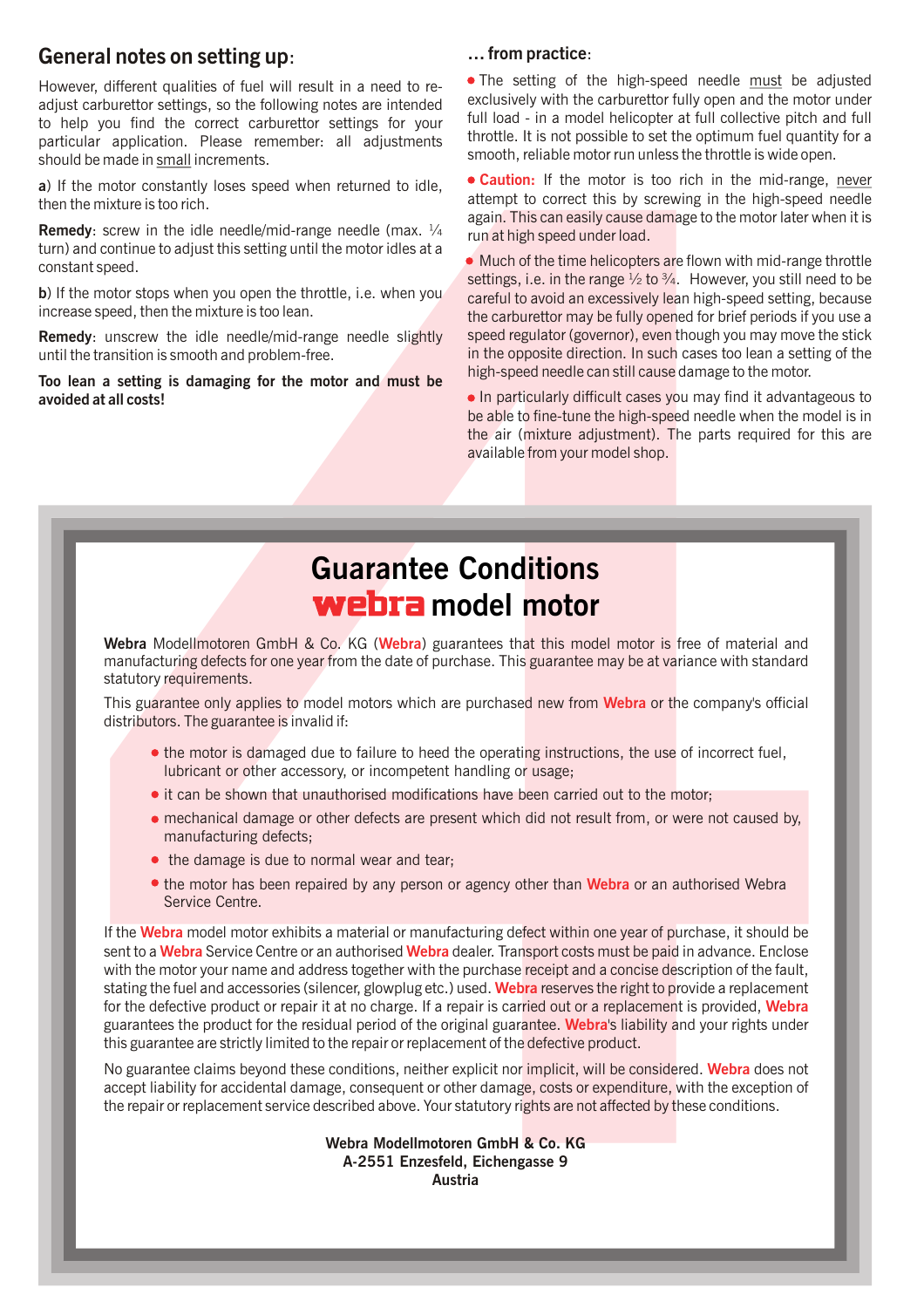

1 High-speed needle 2 Idle needle 3 Throttle arm 4 Throttle barrel 5 Spraybar

# Basic settings:

Your carburettor has been set up at the factory, so normally only a slight adjustment will be necessary. However, if your carburettor has lost its factory settings for any reason, proceed as follows:

- 1. The first step is to adjust the travel of the throttle barrel (4) in such a way that the full area of the intake opening is exposed at the full-throttle position, and a slit about 0.8 mm wide remains open at the idle position. The barrel's travel can only be fine-tuned by adjusting the throttle servo.
- 2. Close the high-speed needle (1) fully, then open it by 2 2½ turns;
- **3.** Close the idle needle  $(2)$ , then open it by about  $2 2\frac{1}{2}$ turns.
- 4. Now start the motor with the throttle barrel (4) about halfopen. Allow the motor to warm up for a few seconds, then apply full-throttle and set the motor to maximum speed by adjusting the high-speed needle  $(1)$ .
- 5. The idle and mid-range settings cannot be adjusted to their optimum values until the motor has been fully run-in.

To grasp the principle of the TN II carburettor it is important to understand that the high-speed needle (1) only affects the highspeed range, and the idle needle (2) only affects the idle range. The tapered tip of the idle needle (B) influences the idle range in conjunction with the fuel supply opening in the spraybar (A).





## Basic settings:

Your carburettor has been set up at the factory, so normally only a slight adjustment will be necessary. However, if your carburettor has lost its factory settings for any reason, proceed as follows:

- 1. The first step is to adjust the travel of the throttle barrel (4) in such a way that the full area of the intake opening is exposed at the full-throttle position, and a slit about 0.8 mm wide remains open at the idle position. The barrel's travel can only be fine-tuned by adjusting the throttle servo.
- **2.** Close the high-speed needle  $(1)$  fully, then open it by  $2 2\frac{1}{2}$ turns;
- **3.** Close the mid-range needle (2), then open it by about  $3 3\frac{1}{2}$ turns.
- 4. Now start the motor with the throttle barrel (4) about halfopen. Allow the motor to warm up for a few seconds, then apply full-throttle and set the motor to maximum speed by adjusting the high-speed needle  $(1)$ .

5.The idle and mid-range settings cannot be adjusted to their optimum values until the motor has been fully run-in.

The **Webra PROMIX** carburettor must be operated either in conjunction with a pressurised fueltank (pressure take-off from silencer) or with a fuel pump. This carburettor is not designed to work on suction feed.



To grasp the principle of the **PROMIX** carburettor it is important to understand that the tapered tip of the mid-range needle (B) affects the full speed range in conjunction with the regulating slot in the spraybar  $(A)$ . In practice this means that the midrange needle (2) affects the entire mid-range, i.e. from the idle setting to about  $\frac{3}{4}$  throttle. The high-speed needle (1) only affects the high-speed range. The advantage of this principle over conventional twin-needle carburettors (TN types) is that there is no tendency for the mixture to become excessively rich in the mid-speed range.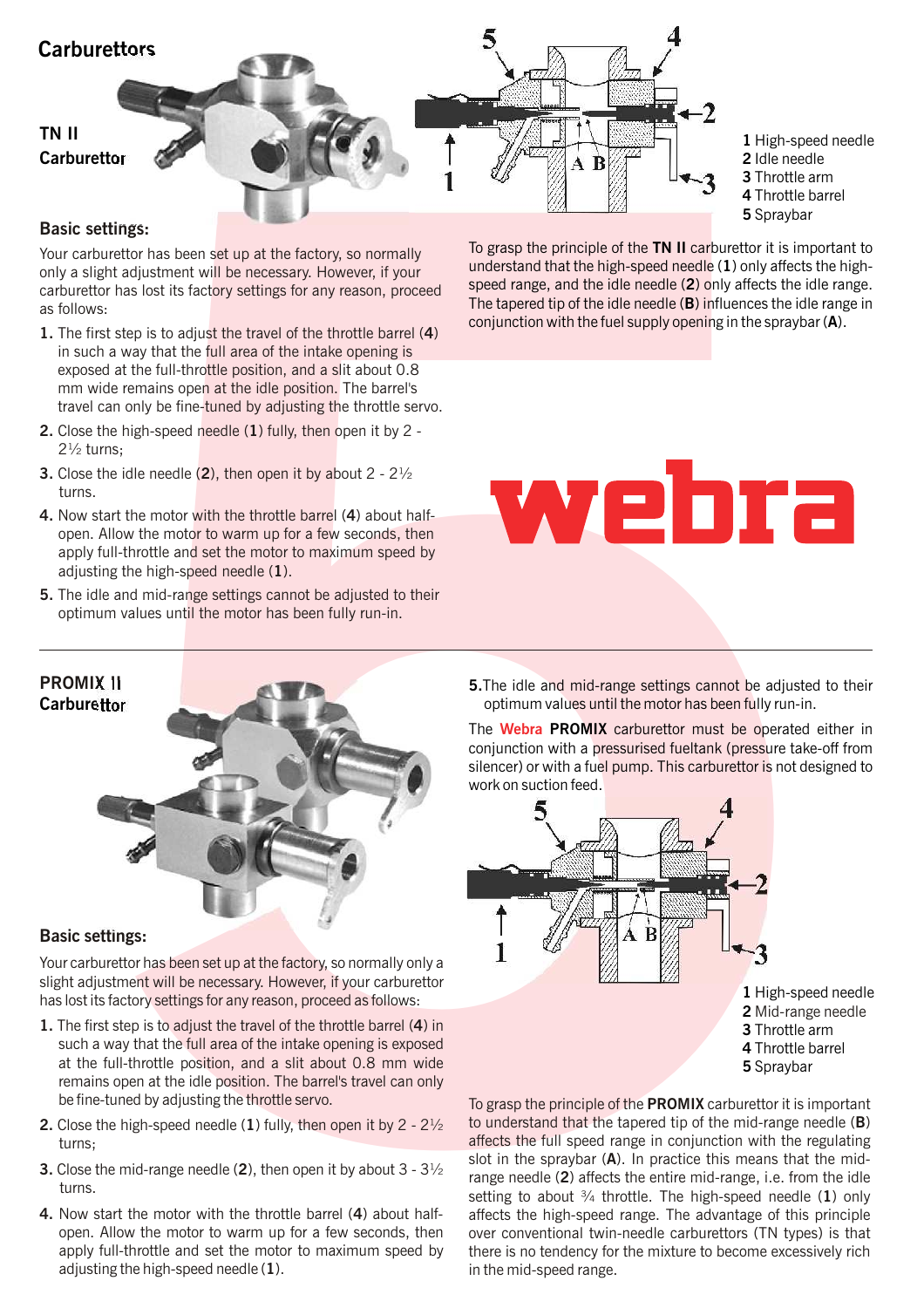# ULTRAMIX **Carburettor**



# Basic setting:

Your carburettor has been set up at the factory, so normally only a slight adjustment will be necessary. However, if your carburettor has lost its factory settings for any reason, proceed as follows:

- 1. The first step is to adjust the travel of the throttle barrel (4) in such a way that the full area of the intake opening is exposed at the full-throttle position, and a slit about 0.8 mm wide remains open at the idle position. The barrel's travel can only be fine-tuned by adjusting the throttle servo.
- **2.** Close the high-speed needle (1) fully, then open it by  $2 2\frac{1}{2}$ turns;
- **3.** Close the mid-range needle (2), then open it by at least  $3\frac{1}{2}$ turns.
- 4. Now start the motor with the throttle barrel (4) about halfopen. Allow the motor to warm up for a few seconds, then apply full-throttle and set the motor to maximum speed by adjusting the high-speed needle (1).
- 5. The idle and mid-range settings cannot be adjusted to their optimum values until the motor has been fully run-in.

The **Webra ULTRAMIX** carburettor must be operated either in conjunction with a pressurised fueltank (pressure take-off from silencer) or with a fuel pump. This carburettor is not designed to work on suction feed.



The **ULTRAMIX** carburettor works on the principle of proportional fuel metering; this provides precise throttle control over the motor's full speed range, combined with a significant power increase. To grasp the principle of the ULTRAMIX carburettor it is important to understand that the tip of the midrange needle (B) affects the full speed range in conjunction with the shape of the regulating slot in the spray bar (A). In practice this means that the mid-range needle (2) affects the entire speed range, i.e. from the idle setting to full speed. The highspeed needle (1) only affects the full-throttle range



## Basic setting:

Your carburettor has been set up at the factory, so normally only a slight adjustment will be necessary. However, if your carburettor has lost its factory settings for any reason, proceed as follows:

- 1. The first step is to adjust the travel of the throttle slider (4) in such a way that the full area of the intake opening is exposed at the full-throttle position, and a slit about 0.8 mm wide remains open at the idle position. If the throttle slider's travel is insufficient or excessive, the throttle arm (3) can be shortened or lengthened as required.
- **2.** Close the high-speed needle  $(1)$  fully, then open it by  $6 8$ turns;
- 3. The idle mixture is adjusted by means of the knurled nut (2) which is located on the throttle slider (4). Note that screwing the nut in (clockwise) produces a richer idle mixture; unscrewing it (anti-clockwise) leans out the mixture.
- 4. Now start the motor with the throttle slider (4) about halfopen. Allow the motor to warm up for a few seconds, then apply full-throttle and set the motor to maximum speed by adjusting the high-speed needle (1).

5. The idle and mid-range settings cannot be adjusted to their optimum values until the motor has been fully run-in.

The **Webra DYNAMIX** carburettor must be operated either in conjunction with a pressurised fueltank (pressure takeoff from silencer) or with a fuel pump. This carburettor is not designed to work on suction feed.



The Dynamix carburettor provides a series of advantages:

- 1. Automatic mixture control, effective from idle right through to full-throttle.
- 2. An accelerator pump which injects fuel when the throttle is opened quickly.
- 3. The intake channel is not restricted by a protruding spraybar.
- 4. The carburettor is operated by a threaded throttle arm terminating in a ball-link; the arm is infinitely variable in length.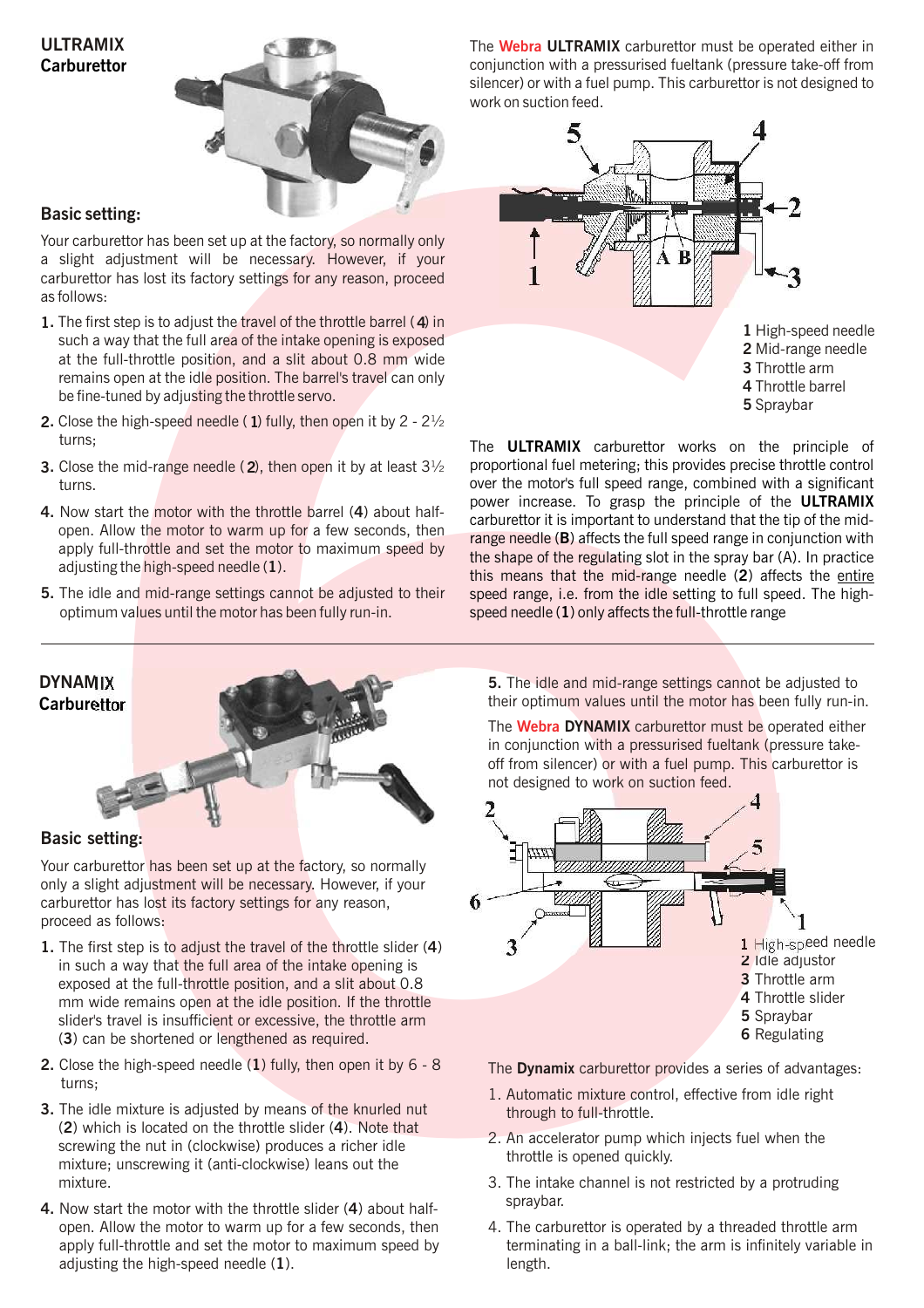# If your Webra motor does not operate correctly despite following our instructions, the following table should help you locate the problem.

| <b>Fault</b>                                                         | Cause                                                             | <b>Remedy</b>                                                                                                                                            |
|----------------------------------------------------------------------|-------------------------------------------------------------------|----------------------------------------------------------------------------------------------------------------------------------------------------------|
| Motor fails to start                                                 | Glowplug burned out or wrong rating                               | Replace glowplug; fit correct type                                                                                                                       |
|                                                                      | Glowplug not glowing bright red (check<br>before fitting)         | Recharge glowplug battery; check glowplug clip for good contact;<br>check glowplug cable                                                                 |
|                                                                      | Motor being fed too much fuel (motor "bites<br>back")             | Unscrew plug, turn motor over several times briskly; check<br>carburettor settings (see Carburettor Instructions)                                        |
|                                                                      | Motor being fed too little fuel                                   | Check carburettor settings (see Carburettor Instructions)                                                                                                |
|                                                                      | Motor not drawing fuel                                            | Check fuel feed line and fuel filter for leaks and blockages, check<br>carburettor settings (see Carburettor Instructions)                               |
| Motor starts, then<br>stops after glowplug<br>battery is disconnecte | Glowplug burned out or wrong rating                               | Replace glowplug, fit correct type                                                                                                                       |
|                                                                      | Poor fuel (e.g. excessive water content)                          | Use fresh fuel mix. Never leave fuel container open!                                                                                                     |
|                                                                      | Carburettor set too rich                                          | Check carburettor settings (see Carburettor Instructions)                                                                                                |
|                                                                      | Glowplug or cylinder head loose                                   | Check plug / retaining screws; tighten if necessary                                                                                                      |
|                                                                      | Cylinder / piston worn out                                        | Send motor to Webra Service Centre, or obtain<br>replacement parts through local model shop                                                              |
| Motor stops after brief<br>period of running                         | Incorrect carburettor settings                                    | Check carburettor settings (see Carburettor Instructions)                                                                                                |
|                                                                      | Fuel feed line or filter dirty                                    | Clean fueltank systems including fuel lines and filter                                                                                                   |
|                                                                      | Carburettor dirty                                                 | Clean carburettor                                                                                                                                        |
|                                                                      | Glowplug burned out or wrong rating                               | Replace glowplug, fit correct type                                                                                                                       |
|                                                                      | Pick-up hose to clunk faulty or kinked                            | Replace pick-up hose with suitable tubing                                                                                                                |
|                                                                      | Pressure supply to fueltank not present or<br>inadequate          | Check pressure connection between silencer / tuned pipe<br>and clean if necessary                                                                        |
| Motor loses power<br>after reaching<br>operating temperature         | Motor overheating                                                 | Running-in process not completed (motor going "off song")<br>Continue running-in with rich carburettor setting. Improve<br>cooling air flow in the model |
|                                                                      | Motor "peaked out" too far                                        | Check carburettor settings (see Carburettor Instructions)                                                                                                |
|                                                                      | Cylinder / piston worn out                                        | Send motor to Webra Service Centre, or obtain<br>replacement parts through local model shop                                                              |
| <b>Motor runs irregularly</b>                                        | Motor "peaked out" too far                                        | Check carburettor settings (see Carburettor Instructions)                                                                                                |
|                                                                      | Glowplug burned out or wrong rating                               | Replace glowplug; fit correct type                                                                                                                       |
|                                                                      | Incorrect tuned pipe length or incorrect/ too<br>small silencer   | Check tuned pipe length (see table); check silencer, fit<br>correct original replacement silencer if necessary                                           |
|                                                                      | Cylinder / piston worn out                                        | Send motor to Webra Service Centre, or obtain<br>replacement parts through local model shop                                                              |
|                                                                      | Motor overheating                                                 | Running-in process not completed (motor going<br>"off song") Continue running-in with rich carburettor setting.<br>Improve cooling air flow in the model |
|                                                                      | Pressure supply to fueltank not present or<br>inadequate          | Check pressure connection between silencer / tuned pipe<br>and clean if necessary                                                                        |
| Glowplugs burn out<br>regularly                                      | Incorrect glowplug type                                           | Replace glowplug with correct heat rating to suit type of fuel in use                                                                                    |
|                                                                      | Compression too high                                              | Fit 0.2 mm shim washer under cylinder head                                                                                                               |
| Motor runs "roughly"                                                 | Unbalanced or poorly balanced propeller<br>or other rotating part | Check true-running of rotating parts; balance propeller accurately                                                                                       |
|                                                                      | Motor mounting screws loose                                       | Secure all screws with spring<br>washers, self-locking nuts or thread-lock fluid                                                                         |
|                                                                      | Incorrect carburettor settings                                    | Check carburettor settings (see Carburettor Instructions)                                                                                                |
|                                                                      | Incorrect speed range                                             | Fixed-wing: fit correct size of propeller<br>Helicopter: adjust gearbox ratio and collective pitch settings to<br>obtain favourable motor speed range    |
|                                                                      | Compression too high                                              | Fit spacer washer under cylinder head                                                                                                                    |
| Motor runs "roughly"                                                 |                                                                   | Send motor to <b>Webra</b> Service Centre                                                                                                                |